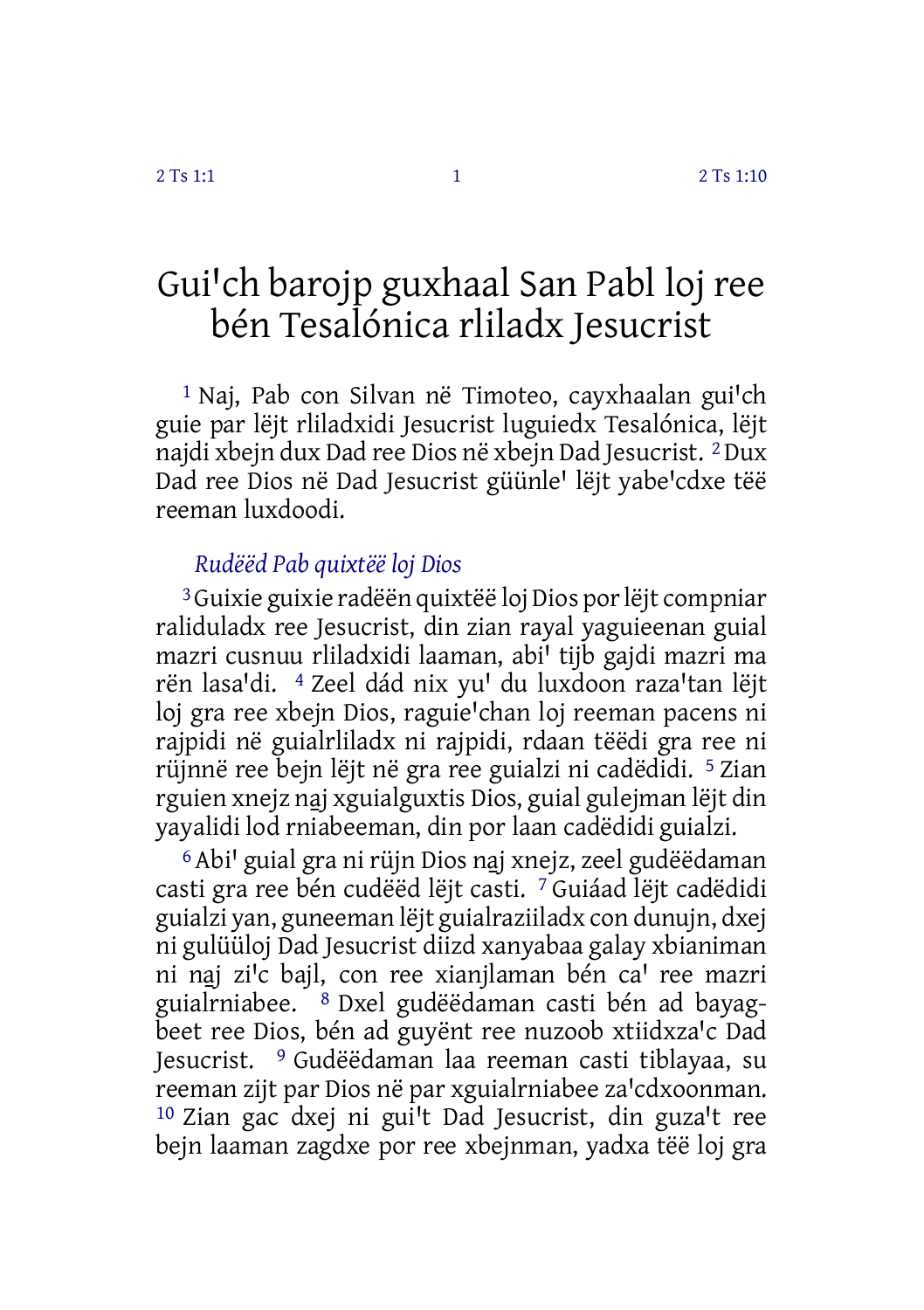reeman laaman, abi' në lëjt, din ma bililadxidi xtiidxaman ni badün lojdi.

11 Zeel ad racwëëzt rarejdx ranaaban Dios por lëjt din gagnëman lëjt guibandi zi<sup>j</sup>c rayal, zi<sup>j</sup>c guredxaman lëjt guibandi. Ranaab tëën lojman guial con xguialrniabeeman gac cumplid gra xixgabzagdxedi në gra ni rüjndi guial rliladxidi laaman. <sup>12</sup> Abi' zian guiliesidi xvalor Dad Jesucrist, guiáad laaman guilies xvaloridi guial laaman con dux Dad ree Dios rën reeman dunuj ree.

# $\overline{\mathcal{L}}$

## *Gulüüloj bén caꞌ xguialrniabee xindxab*

1 Yan, compniar raliduladx ree Dad Jesucrist, xcwent guial gui'taman stijb në guial yadxaag ree con laaman, raza'can lëjt liaadx, <sup>2</sup> ad bal tiëbidi tibrajtzi gusquiee ree bejn lëjt, bén rëb ree ma bidxin dxej gui't Dad Jesucrist. Ad guidxebidi gucaagdiajguidi zian, o na ree bejn guial tijb sprijt rëb loj reeman zian, o dunujn baxhaal gui'ch loj reeman lod raguie'chan zian. <sup>3</sup> Ad tiëbidi chu gusquiee lëjt, din chi gad dxej guin guidxin, yalojxgaj guidxin ree dxej ni ad zuzoobtri bejn xtiidx Dios. Abi' gulüüloj tijb bén güün ganax ni rën xindxab, bén ma na̱j par gabijl. <sup>4</sup> Laagajc laaman guilies xvalor, abi' yalenman gra ni nünbee bejn zi'c Dios në gra ni rniajchi' bejn zi'c dios, xt cweman lën xyadoo Dios, abi' guiëbaman guial laaman naj Dios.

<sup>5</sup> Gol basaaladx guial zian rnin lojdi chi guzunë'n lëjt.  $6$  Abi' yan lëit ma ragbee chu cutëë chitëë gulüülojman, la'tgaj guidxin dxej rayal gulüülojman.  $\frac{7}{1}$ Ma cayajc ree xgabmal guin, per yu' bén cutëë gac reen cumplid. Chi ma bisüd bén cutëë guin, <sup>8</sup> dxel gulüüloj benmal guin, abi<sup>t</sup> Dad Jesucrist con tijbzi gulüjbaman gugüjtaman laaman, dxel con xbianiman ni guidnëman gunidlojman laaman.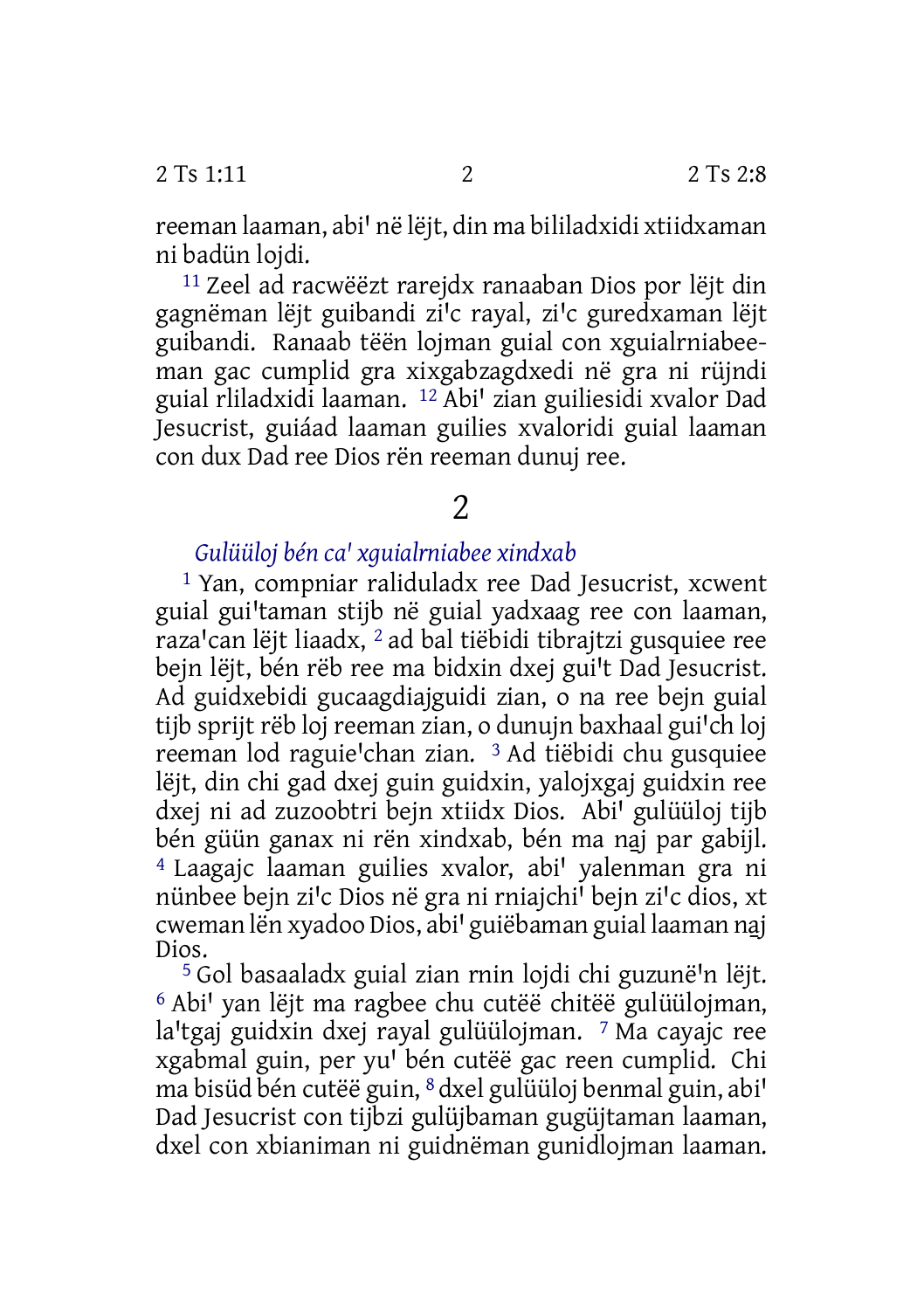<sup>9</sup> Benmal guin por xindxab gui'taman, abi' dád gapaman guialrniabee. Güünman zien ree ni yadxaloj ree bejn, güün tëëman zien ree milagr par gusquieeman. 10 Con graloj ree ni mal gusquieeman bén canijt ree loj Dios, guial ad guyënt reeman ad cwëjb tëët reeman nililadx reeman ni diidxli zile' nuslaa laa reeman loj dol. <sup>11</sup> Zeel ruslaa Dios gusquiee gra ree ni guin laa reeman, abi' guililadx reeman ni ad najt ni diidxli, 12 din yayal gra reeman casti, guial ad bililadxt reeman ni diidxli guin, din mazri bayuladx reeman been reeman ni mal.

# *Sudxiꞌch reeman loj ni rliladx reeman*

<sup>13</sup> Compniar, rën Dad Jesucrist lëjt. Zianczi rayal yadëën quixtëë loj Dios por lëjt, din diizd guia'xchej ma bacaabeeman lëjt din laadi loj casti, guial ma nayadi por xSprijt Dios në guial ma bililadxidi ni naj diidxli. <sup>14</sup> Par zian gurejdx Dios lëjt gaquidi xbejnman chi badün xtiidxza'c Dad Jesucrist lojdi, din yayalidi xanyabaa lod za'man.

15 Zeel, compniar raliduladx ree Jesucrist, gol guzujdxi'ch gol binal tëë ni balüün lëjt chi badxu'në'n lëjt, në ni ma banan lojdi loj gui'ch ren. <sup>16</sup> Abi' Dad Jesucrist gajc në dux Dad ree Dios bén rën dunuj ree, bén ragu' du luxdoo ree zianczi, bén banee tëë ni ralëjz ree guial najman benza'c, <sup>17</sup> laaman yagu' luxdoodi gagnë tëëman lëjt din sudxi'chidi din gra ni guinieedi güün tëëdi gac zagdxe.

## *Rën Pab cwedx guiniab reeman Dios*

1 Yan, compniar raliduladx ree Jesucrist, gol gurejdx gunab Dios por dunujn din diob guire'ch xtiidx Dad Jesucrist gralad, abi' guza't reeman xtiidxaman zagdxe zi'cgajc beendi. 2 Gol gurejdx gunab tëëman din yabëëman

<sup>3</sup>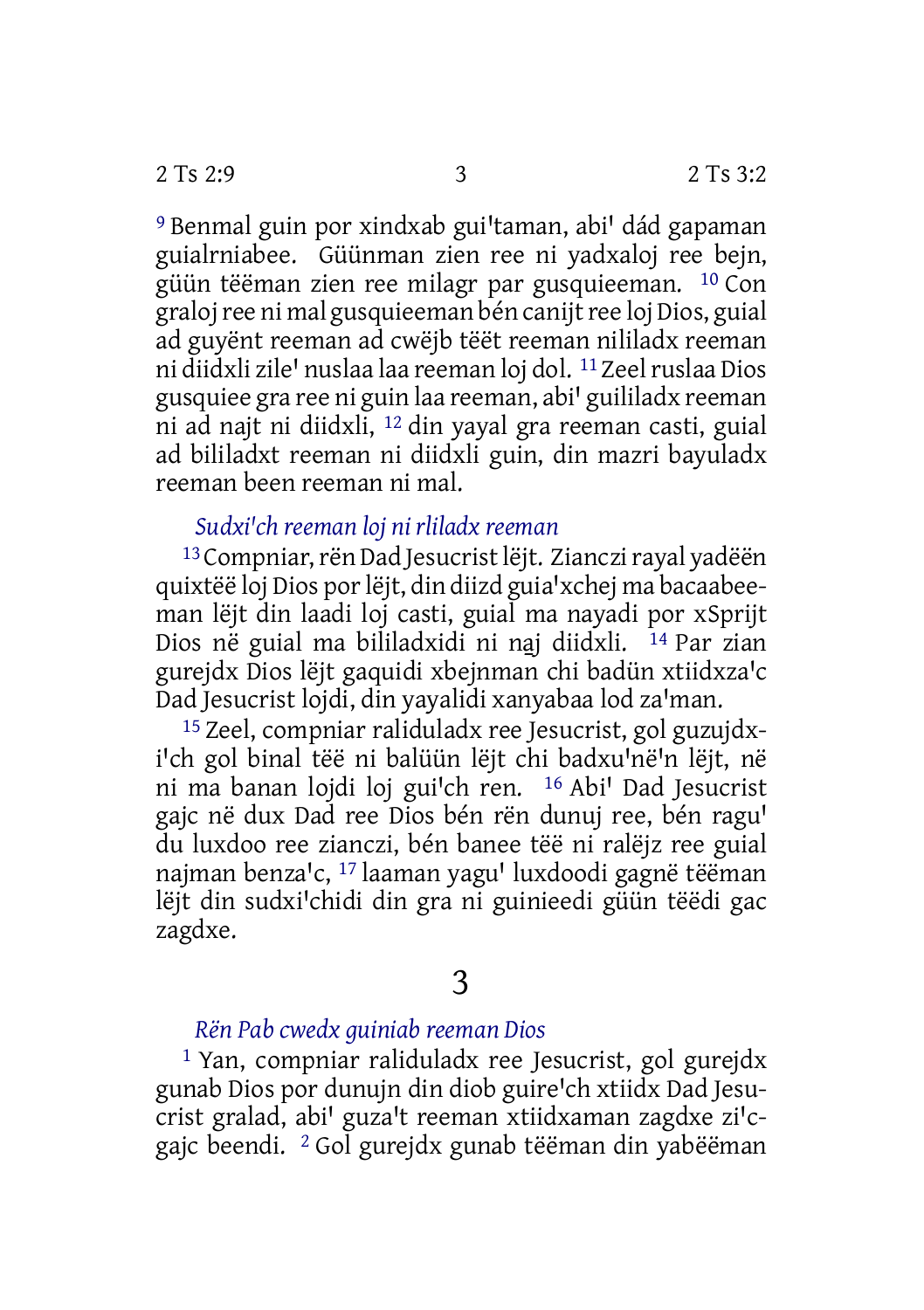dunujn lojree benmal, lojree bendxuudx ad nabant xnejz, din ad grat bejn rliladx xtiidx Dad Jesucrist. 3 Per laaman zianczi rüjn xtiidxaman cumplid, abi' laaman gagnë lëjt din sudxi'chidi, guinia tëëman lëjt chitëë güündi ni mal. 4 Dunujn rayagbeechaaw guial laaman cayagnë lëjt cayüjndi gusnuu tëë güündi ni banan lojdi. 5 Gagnëman lëjt din guiëndi bejn ree zi'c rën Dios laa reeman gap tëëdi pacens zi'c gojp Dad Jesucrist pacens.

### *Rüjn naguiejn güün bejn dxiin*

6 Yan, compniar raliduladx ree Jesucrist, por laaman ranabeen lëjt: Gol bariica loj chutëëz compniar gaz za' ad rënt güün dxiin, bén ad naban tëët zi'c balüün lëjt. 7 Din lëjt ragbee xhienaag guibandi din guibandi zi'c nabajnan. Dunujn ad badxu'në'tan lëjt sin guial naguieenan dxiin, <sup>8</sup> achu tëët banee xlia' ni badaawan. Lëjt ragbee guial dád baguieenan naguiejn baguieenan dxiin, dxej guiaal baguieenan dxiin chitëë yalu'n xchiindi guial güündi dunujn yudar din gac yabajnan. 9 Majsi zajc nanabeen lëjt nüjndi dunujn yudar, per baguieenan dxiin par yalüün xhienaag rayal guibandi güündi zi'c raguieenan. <sup>10</sup> Chi badxu'në'n lëjt, ranan lojdi: Bén ad rënt güün dxiin, ad zajw gajctaman. <sup>11</sup> Per yan baguiejnan guial yu'di gaz za' ad rëntidi güündi dxiin, abi' rudi loj ni ad rayaltidi. <sup>12</sup> Par bén zii ree dunujn rana ranabee tëën laa reeman por Dad Jesucrist yabedxe reeman, güün reeman dxiin din guiban reeman.

 $13$  Guiáad lëjt compniar, ad yalenya'di güündi ni naj zagdxe. <sup>14</sup> Bal yu' tijbidi ad ruzoobt diidx guial güündi ni ranan loj gui'ch guie, gol baguiaa chu benan, ad guchajg tëëdi laaman din yatu lojman. 15 Per ad guguiaadi laaman zi'c tijb bén rdxe<sup>i</sup>chidi, gol baguiaaman zi'c tijb bijchidi, gol guneenëman din guibanman zagdxe.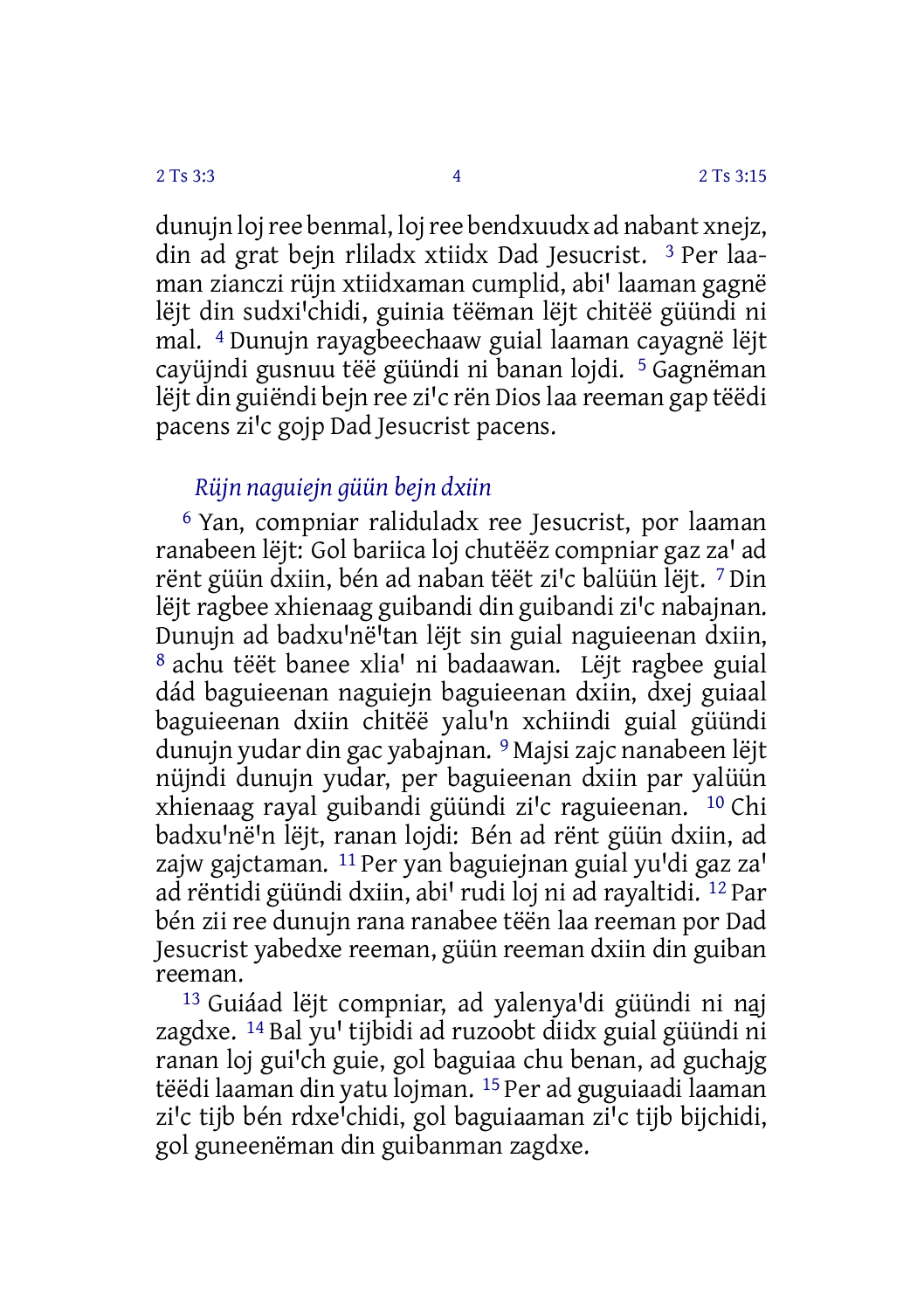2 Ts 3:16 2 Ts 3:18

*Diidx bigra ca ree loj guiꞌch guie*

<sup>16</sup> Dad Jesucrist bén rabe<sup>i</sup>cdxe luxdoo bejn, laaman yabe'cdxe luxdoodi guixie guixie në loj gra. Laaman sunë lëjt.

17 Naj, Pab, quijb naj cuca ree lejtr guie par gugajpdiozan lëjt. Zian rünan con gra ree da gui'chan, zian naj ree da lejtran. <sup>18</sup> Dad Jesucrist güünle' gradi.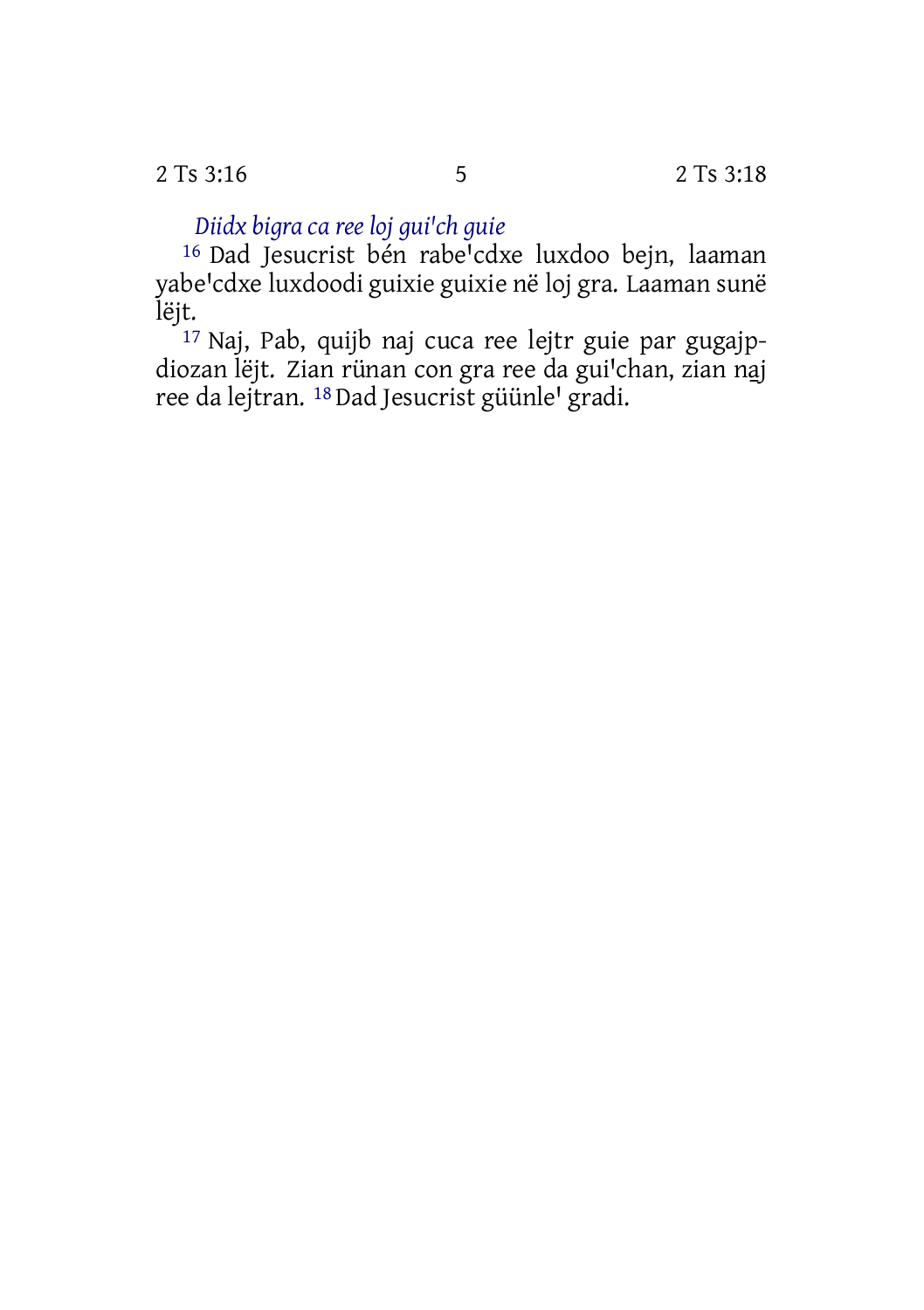6

### Xtiidx Dios

New Testament in Zapotec, Santo Domingo Albarradas (MX:zas:Zapotec, Santo Domingo Albarrada[s\)](#page-0-0) copyright © 2010 Wycliffe Bible Translators, Inc.

Language: Zapotec, Santo Domingo Albarradas

Translation by: Wycliffe Bible Translators, Inc.

### Copyright Information

© 2010, Wycliffe Bible Translators, Inc. All rights reserved. This translation text is made available to you under the terms of the Creative [Commons](http://creativecommons.org/licenses/by-nc-nd/4.0/)

License: [Attribution-Noncommercial-No](http://creativecommons.org/licenses/by-nc-nd/4.0/) Derivative Works. (http:// creativecommons.org/licenses/by-nc-nd/3.0/) In addition, you have permission to port the text to different file formats, as long as you do not change any of the text or punctuation of the Bible.

You may share, copy, distribute, transmit, and extract portions or quotations from this work, provided that you include the above copyright information:

You must give Attribution to the work.

You do not sell this work for a profit.

You do not make any derivative works that change any of the actual words or punctuation of the Scriptures.

Permissions beyond the scope of this license may be available if you contact us with your request.

The New Testament

in Zapotec, Santo Domingo Albarradas

## © 2010, Wycliffe Bible Translators, Inc. All rights reserved.

This translation is made available to you under the terms of the Creative Commons Attribution-Noncommercial-No Derivatives license 4.0.

You may share and redistribute this Bible translation or extracts from it in any format, provided that:

You include the above copyright and source information.

You do not sell this work for a profit.

You do not change any of the words or punctuation of the Scriptures. Pictures included with Scriptures and other documents on this site are licensed just for use with those Scriptures and documents. For other uses, please contact the respective copyright owners.

### 2014-04-30